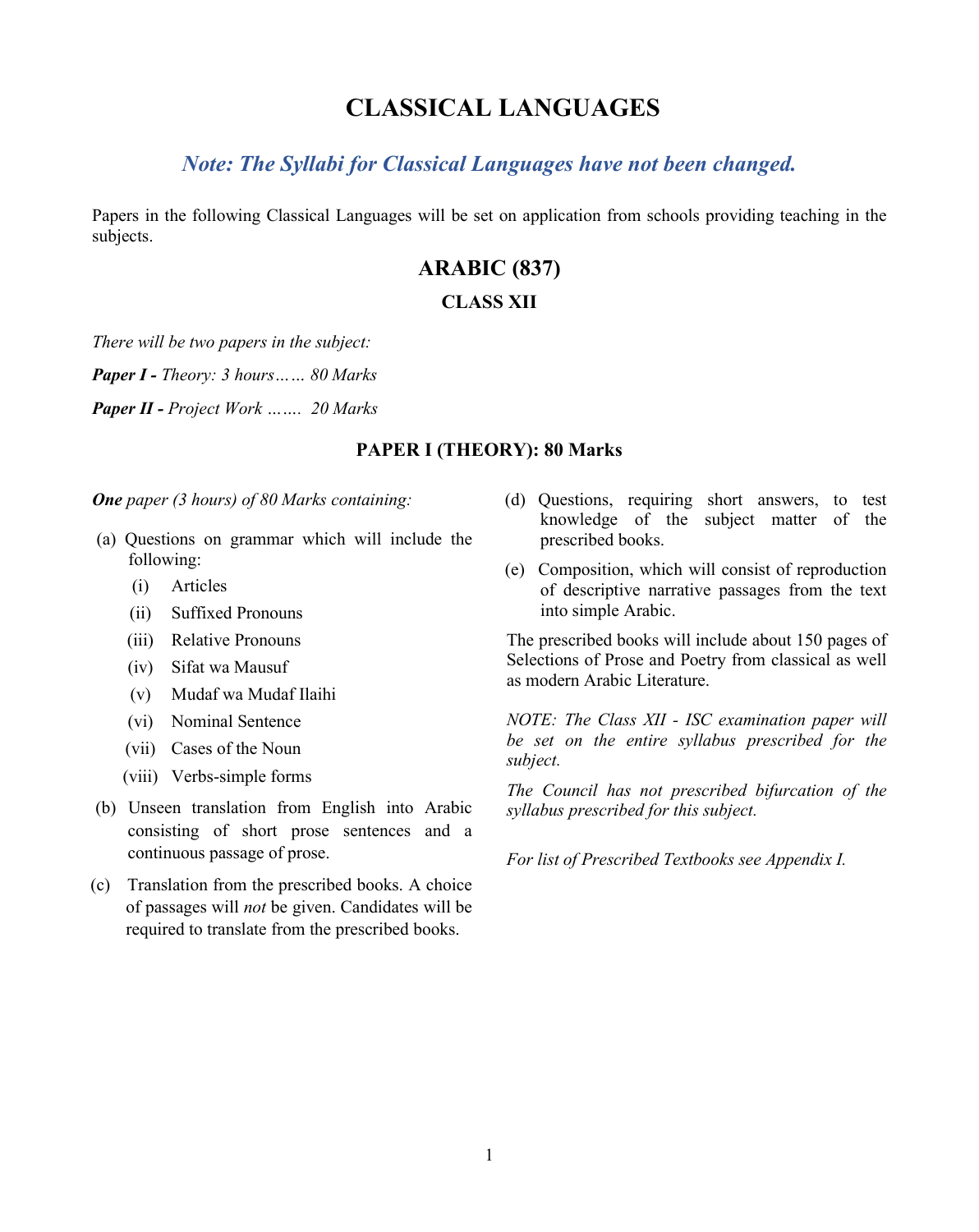# **PAPER II (PROJECT WORK): 20 Marks**

In addition to the syllabus prescribed above, candidates are also required to be assessed in Project Work.

Details of the same are given below:

### **PROJECT WORK FOR CLASS XII**

Project Work in Class XII comprises of assessment of candidates in *three* projects, *one each* on **Listening, Speaking** and **Writing Skills**.

Listening and Speaking skills are to be **assessed internally**, by the School in Class XII.

Writing Skills are to be **assessed externally** by the **Visiting Examiner, appointed locally and approved by the Council**.

Details of assignments for Project Work are given below:

### *Listening Skills (to be internally assessed by the subject teacher)*

An unseen passage of about 500 words or a poem (of appropriate length) may be read aloud, twice, the first time at normal reading speed and the next time at a slower speed. The passage/poem may be taken from any book, newspaper, magazine, journal and so on but **not from an ICSE or ISC textbook**. A suitable audio clip may also be used.

*Students may make brief notes during the readings/playing of the audio clip, followed by answering objective type questions based on the passage/poem/audio clip, on the paper provided.*

### *Speaking Skills (to be internally assessed by the subject teacher)*

Students are to be assessed through an individual presentation, e.g. extempore speaking, declamation, recitation, debate, of about three minutes followed by a discussion with the subject teacher, for another two or three minutes.

List of suggested assignments for Project Work:

- 1. Narrating an experience
- 2. Giving directions or instructions on how to make or operate something
- 3. Providing a description
- 4. Giving a report
- 5. Expressing an opinion or a theme-based conversation
- 6. Giving a speech on a selected topic
- 7. Reading out, after correcting, a grammatically incorrect passage/s of suitable length (150 - 200 words) based on the grammar syllabus prescribed.

### *Writing Skills (Literature): to be assessed externally by the Visiting Examiner*

Candidates will be required to undertake *one written assignment of about 250 words* on a text/texts studied in the Literature syllabus.

#### **List of suggested assignments for Project Work:**

- 1. Writing a short story based on a poem.
- 2. Writing a poem based on a selected text.
- 3. Analysing the relevance of a selected text in the present-day context.
- 4. Imagining an alternate outcome or ending or extension of the chosen text and its impact on the plot/setting/characters/mood and tone.
- 5. Providing an alternate title to a given text and giving a justification for the same.
- 6. Imagining oneself as one of the main characters of a selected text and describing what one would like to change in the text, giving reasons for the same.
- 7. Analysing the theme of the text and expressing one's opinion on the same.
- 8. Summarising / paraphrasing of the chosen text.
- 9. Preparing a script for dramatization, based on the short story/poem chosen.
- 10. Appreciation of literary qualities of the chosen text.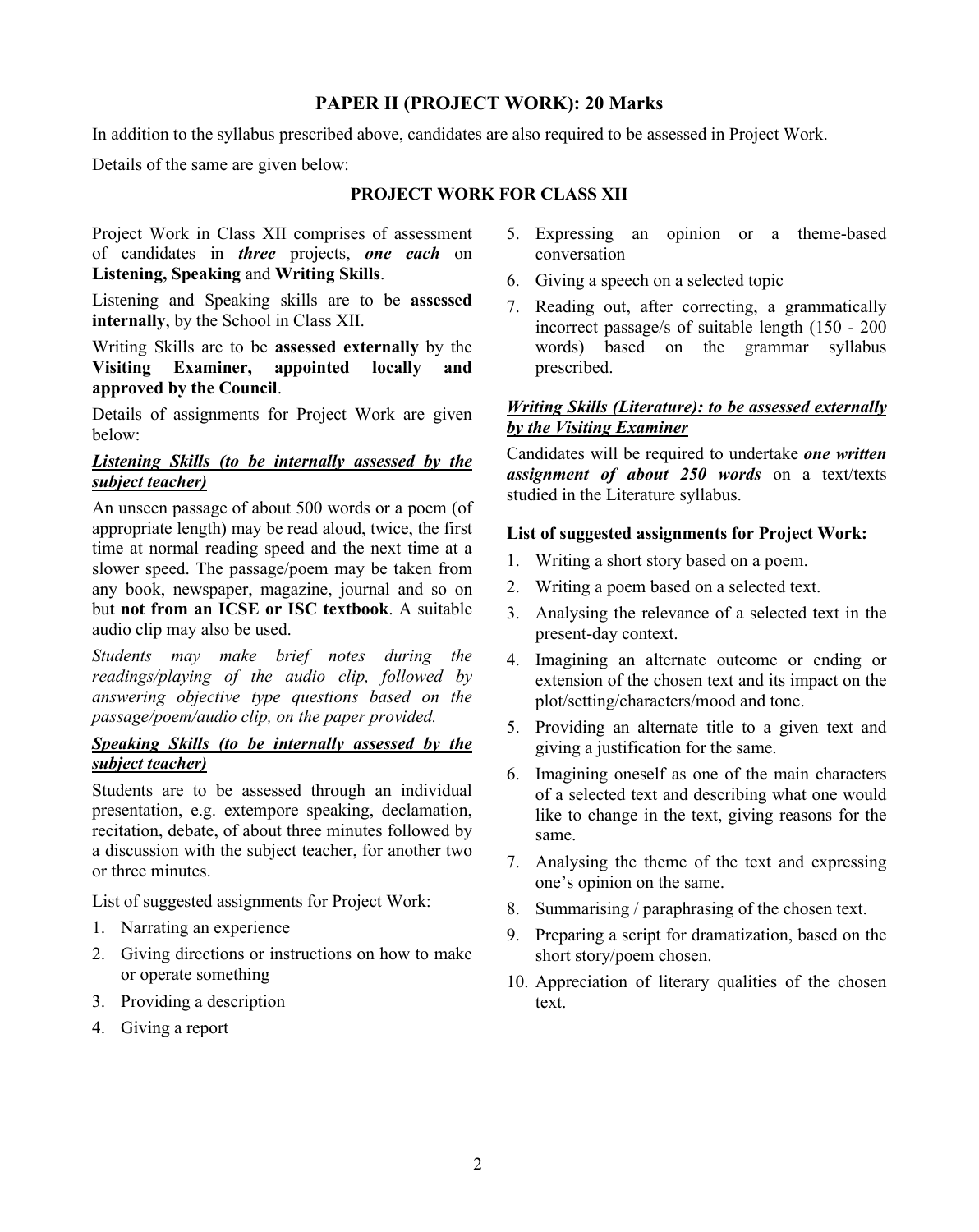# **EVALUATION**

# **Marks (out of a total of 20) should be distributed as given below:**

| <b>TOTAL</b>                        | 20 Marks |
|-------------------------------------|----------|
| Examiner of Writing Skills**        |          |
| External Evaluation by the Visiting | 10 Marks |
| Speaking Skills (Oral)              | 5 Marks  |
| Listening Skills (Aural)            | 5 Marks  |
| Internal Evaluation by Teacher*     |          |

# **\*Internal Evaluation by the Teacher (10 Marks)**

| <b>Assessment</b><br><b>Criteria</b> | <b>Description</b>                                                 | <b>Marks</b> |
|--------------------------------------|--------------------------------------------------------------------|--------------|
| Listening<br>Skills (Aural)          | Response to questions<br>based on listening<br>comprehension       |              |
| Speaking<br>Skills (Oral)            | Content, Fluency,<br>Vocabulary, Sentence<br>structure, Confidence | 5            |
|                                      | TOTAL                                                              |              |

# **\*\*Evaluation by the Visiting Examiner**

# **(10 Marks)**

| <b>Assessment Criteria and Description</b> |                                                                                                                                                         | <b>Marks</b> |
|--------------------------------------------|---------------------------------------------------------------------------------------------------------------------------------------------------------|--------------|
| 1.                                         | Title and introduction                                                                                                                                  |              |
| 2.                                         | Presentation<br>(Overall formatting: headings/ sub-<br>headings, paragraphing, writing within<br>the word limit and providing a<br>separate title page) | 3            |
| 3.                                         | Content<br>(Present an organized and well-<br>structured complete assignment with<br>proper introduction, main body and<br>conclusion/comments)         | 5            |
| 4.                                         | Originality                                                                                                                                             |              |
| TOTAL                                      |                                                                                                                                                         |              |

**NOTE: No question paper for Project Work will be set by the Council.**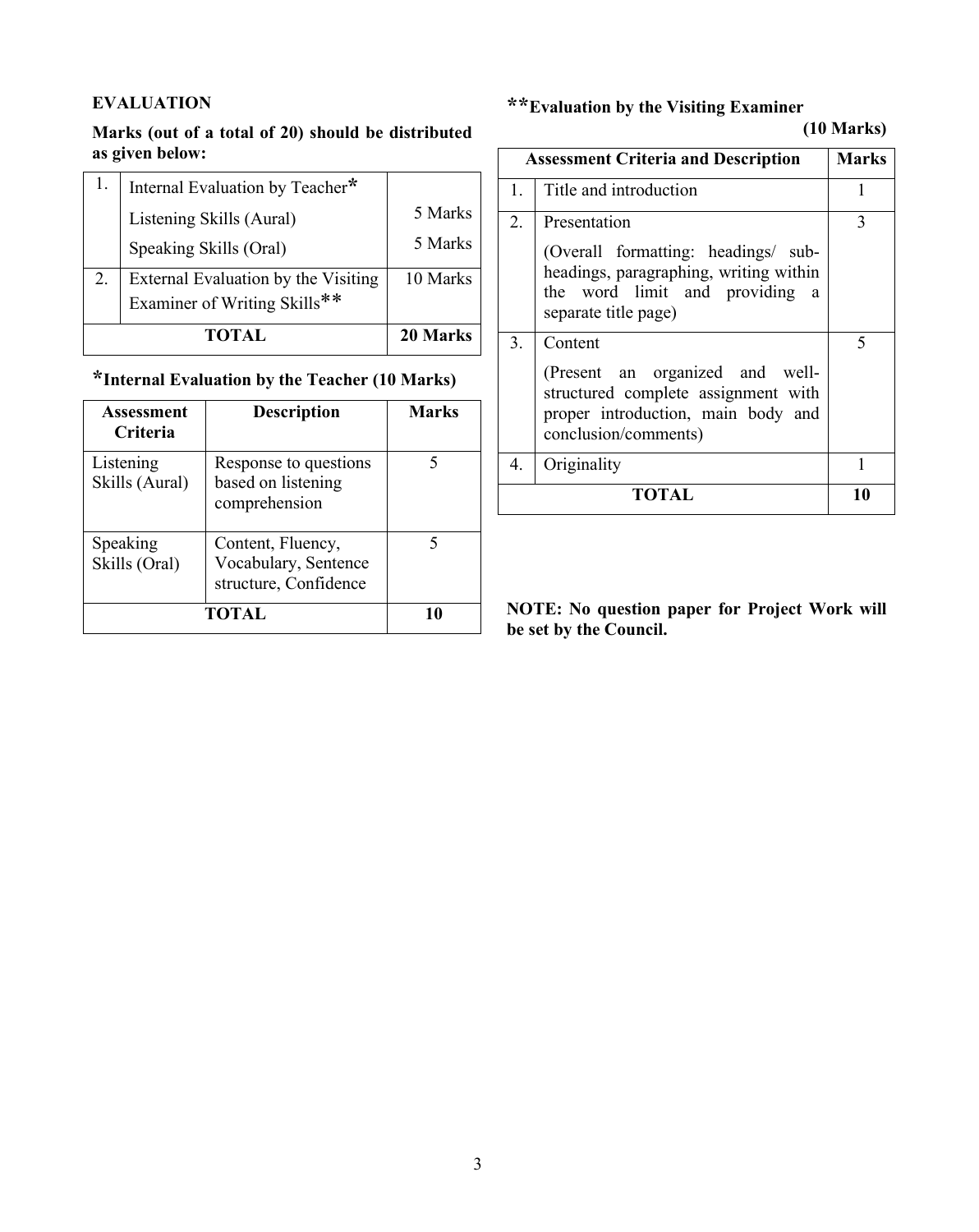# **SANSKRIT (838) & PERSIAN (839)**

# **CLASS XII**

*There will be two papers in the subject:*

*Paper I - Theory: 3 hours…… 80 Marks* 

*Paper II - Project Work ……. 20 Marks*

### **PAPER I (THEORY): 80 Marks**

*One paper (3 hours) of 80 Marks containing:*

- (a) Questions on grammar.
- (b) Unseen translation from English into the language concerned, consisting of short prose sentences and a continuous passage of prose.
- (c) Translation from the prescribed books. A choice of passages will *not* be given. Candidates will be required to translate from the prescribed books.
- (d) Questions, requiring short answers, to test knowledge of the subject matter of the prescribed books.

*NOTE: The Class XII - ISC examination paper will be set on the entire syllabus prescribed for the subject.*

*The Council has not prescribed bifurcation of the syllabus prescribed for this subject.*

*For list of Prescribed Textbooks see Appendix I.*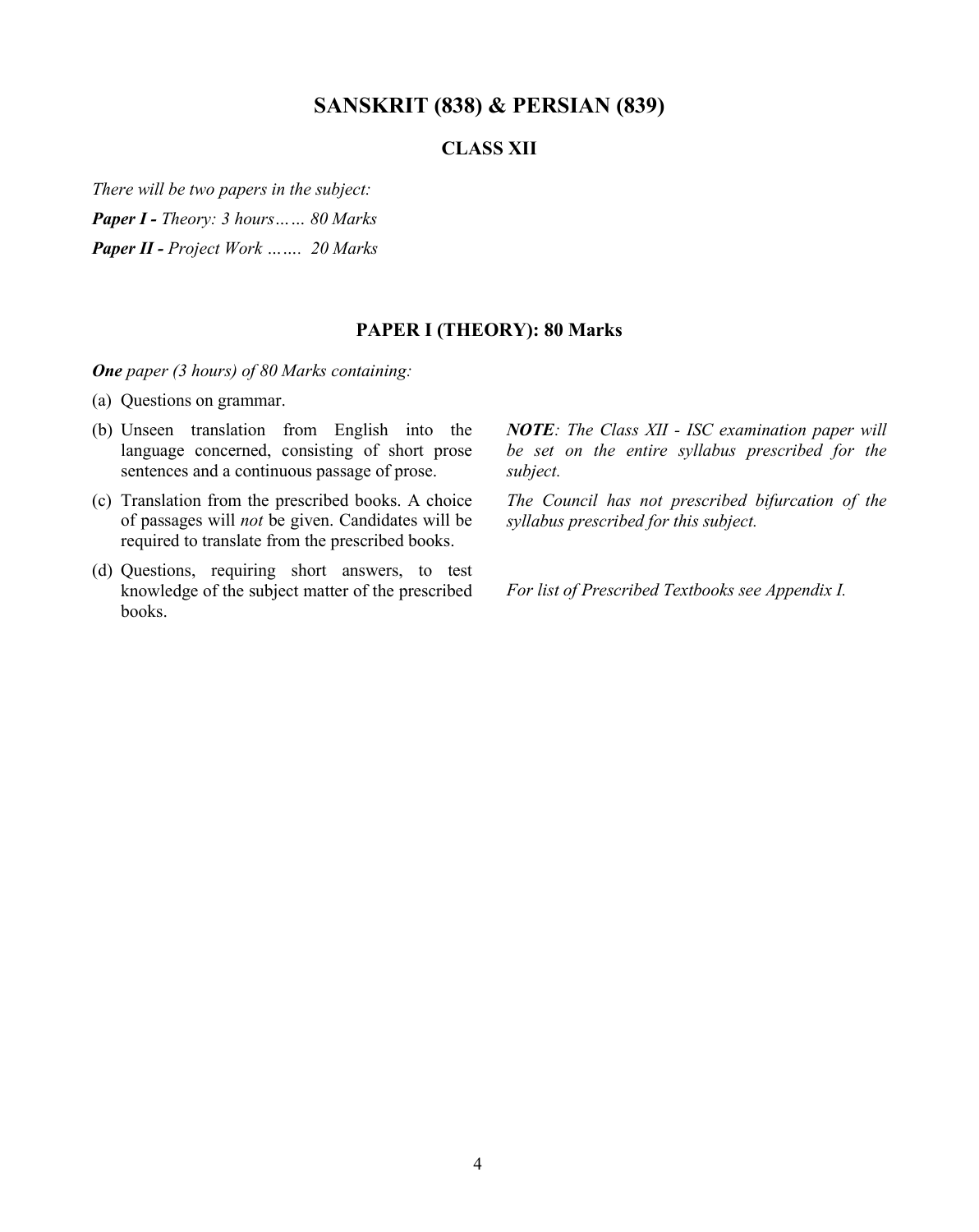### **PAPER II (PROJECT WORK): 20 Marks**

In addition to the syllabus prescribed above, candidates are also required to be assessed in Project Work.

Details of the same are given below:

### **PROJECT WORK FOR CLASS XII**

Project Work in Class XII comprises of assessment of candidates in *three* projects, *one each* on **Listening, Speaking** and **Writing Skills**.

Listening and Speaking skills are to be **assessed internally**, by the School in Class XII.

Writing Skills are to be **assessed externally** by the **Visiting Examiner, appointed locally and approved by the Council**.

Details of assignments for Project Work are given below:

#### *Listening Skills (to be internally assessed by the subject teacher)*

An unseen passage of about 500 words or a poem (of appropriate length) may be read aloud, twice, the first time at normal reading speed and the next time at a slower speed. The passage/poem may be taken from any book, newspaper, magazine, journal and so on but **not from an ICSE or ISC textbook**. A suitable audio clip may also be used.

*Students may make brief notes during the readings/playing of the audio clip, followed by answering objective type questions based on the passage/poem/audio clip, on the paper provided.*

# *Speaking Skills (to be internally assessed by the subject teacher)*

Students are to be assessed through an individual presentation, e.g., extempore speaking, declamation, recitation, debate, of about three minutes followed by a discussion with the subject teacher, for another two or three minutes.

#### **List of suggested assignments for Project Work:**

- 1. Narrating an experience
- 2. Giving directions or instructions on how to make or operate something
- 3. Providing a description
- 4. Giving a report
- 5. Expressing an opinion or a theme-based conversation
- 6. Giving a speech on a selected topic
- 7. Reading out, after correcting, a grammatically incorrect passage/s of suitable length (150 - 200 words) based on the grammar syllabus prescribed.

# *Writing Skills (Literature): to be assessed externally by the Visiting Examiner*

Candidates will be required to undertake *one written assignment of about 250 words* on a text/texts studied in the Literature syllabus.

#### **List of suggested assignments for Project Work:**

- 1. Writing a short story based on a poem.
- 2. Writing a poem based on a selected text.
- 3. Analysing the relevance of a selected text in the present-day context.
- 4. Imagining an alternate outcome or ending or extension of the chosen text and its impact on the plot/setting/characters/mood and tone.
- 5. Providing an alternate title to a given text and giving a justification for the same.
- 6. Imagining oneself as one of the main characters of a selected text and describing what one would like to change in the text, giving reasons for the same.
- 7. Analysing the theme of the text and expressing one's opinion on the same.
- 8. Summarising / paraphrasing of the chosen text.
- 9. Preparing a script for dramatization, based on the short story/poem chosen.
- 10. Appreciation of literary qualities of the chosen text.